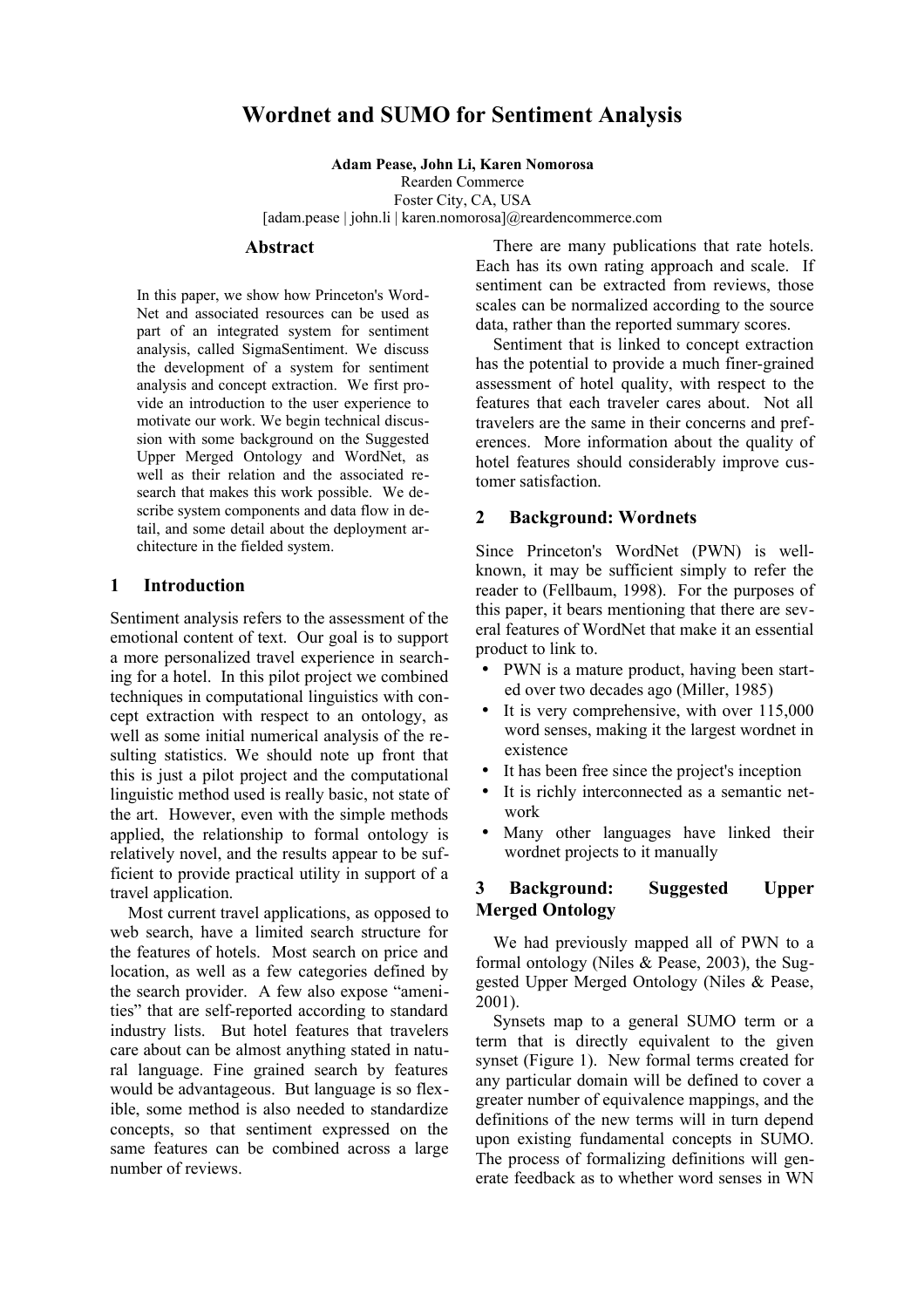need to be divided or combined and how the glosses may be clarified. Since many wordnets in other languages are already linked by synset number, this work benefits wordnets in other languages as well.

The Suggested Upper Merged Ontology (SUMO) (Pease, 2011), (Pease&Niles, 2002), (Niles&Pease, 2001) is a freely available, formal ontology of about 1000 terms and 4000 definitional statements. It is provided in a first order logic language called Standard Upper Ontology Knowledge Interchange format (SUO-KIF) (Pease, 2000), and also has a necessarily lossy translation into the OWL semantic web language. It has undergone nine years of development, review by a community of hundreds of people, and application in expert reasoning and linguistics. SUMO has been subjected to formal verification with an automated theorem prover. SUMO has been extended with a number of domain ontologies, which are also public, that together number some 20,000 terms and 80,000 axioms. SUMO has been mapped by hand to the WN lexicon of over 115,000 noun, verb, adjective and adverb senses, which not only acts as a check on coverage and completeness, but also provides a basis for application to natural language understanding tasks. SUMO covers areas of knowledge such as temporal and spatial representation, units and measures, processes, events, actions, and obligations. Domain specific ontologies extend and reuse SUMO in the areas of finance and investment, country almanac information, terrain modeling, distributed computing, endangered languages description, biological viruses, engineering devices, weather and a number of military applications. It is important to note that each of these ontologies employs rules. These formal descriptions make explicit the meaning of each of the terms in the ontology, unlike a simple taxonomy, or controlled keyword list. SUMO is the only formal ontology that has been mapped to all of WN, and the only formal upper ontology that has been extended with a number of domain ontologies that are also open source. SUMO has natural language generation templates and a multi-lingual lexicon that allows statements in SUMO-KIF and SUMO to be expressed in multiple natural languages. These include English, German, Arabic, Czech, Italian, Hindi (Western character set) and Chinese (traditional characters and pinyin).

### **4 Project Description**

We'll first describe the process and then describe the technical details of how it works.

Take for example the following (slightly fictionalized) hotel reviews

#### Meadowland Resort, Vineland, CA

"*In recent years the elegant but unstuffy dining room has won rave reviews, becoming a destination restaurant.*"

#### Crystal Lake Lodge and Resort, CO

"*Not to mention it is very expensive and located in a place that doesn't get much sun so it's icy and cold; and the maintenance of roads is terrible in winter.*"

The first review is very positive. We extract SUMO concepts from the sentence, and associate them with a positive score. In this case, we assert that the concept of Restaurant has a sentiment of +10. The second review is quite negative. We assert that the concept of Roadway has a -8 sentiment.

We gather reviews for all the hotels we can, extract SUMO concepts and associate them with sentiment scores. We then total the scores for each concept with regard to a particular hotel to create a matrix of hotels and the total sentiment for every concept associated with each hotel.

|      |      |     |                    | Fire- |      |
|------|------|-----|--------------------|-------|------|
| rant | fast | ing | Bed                | place | City |
|      | 1    |     | 5                  |       |      |
|      |      |     |                    |       |      |
|      |      |     |                    |       |      |
| 10   | 10   |     |                    |       |      |
| 6    | 6    |     |                    |       |      |
|      |      | 15  |                    | 11    | 5    |
| 1    |      |     |                    |       |      |
| $-3$ |      |     |                    |       |      |
|      |      |     | Restau-Break-Walk- |       |      |

In this section of the resulting matrix with see that Hotel 4 has positive sentiment associate with its breakfast and restaurant. In contrast, Hotel 8 has a very negative sentiment associated with the city (or likely the section of the city) in which it is located.

An open question is how to normalize the sentiment scores. Currently, they are just totaled, which gives greater weight to those cases where there are a large number of reviews. But reviews typically do not mention all the same concepts. One can make the case the frequent mention does legitimately make a statement about the strength of sentiment, since neutral concepts are not likely to be mentioned in reviews.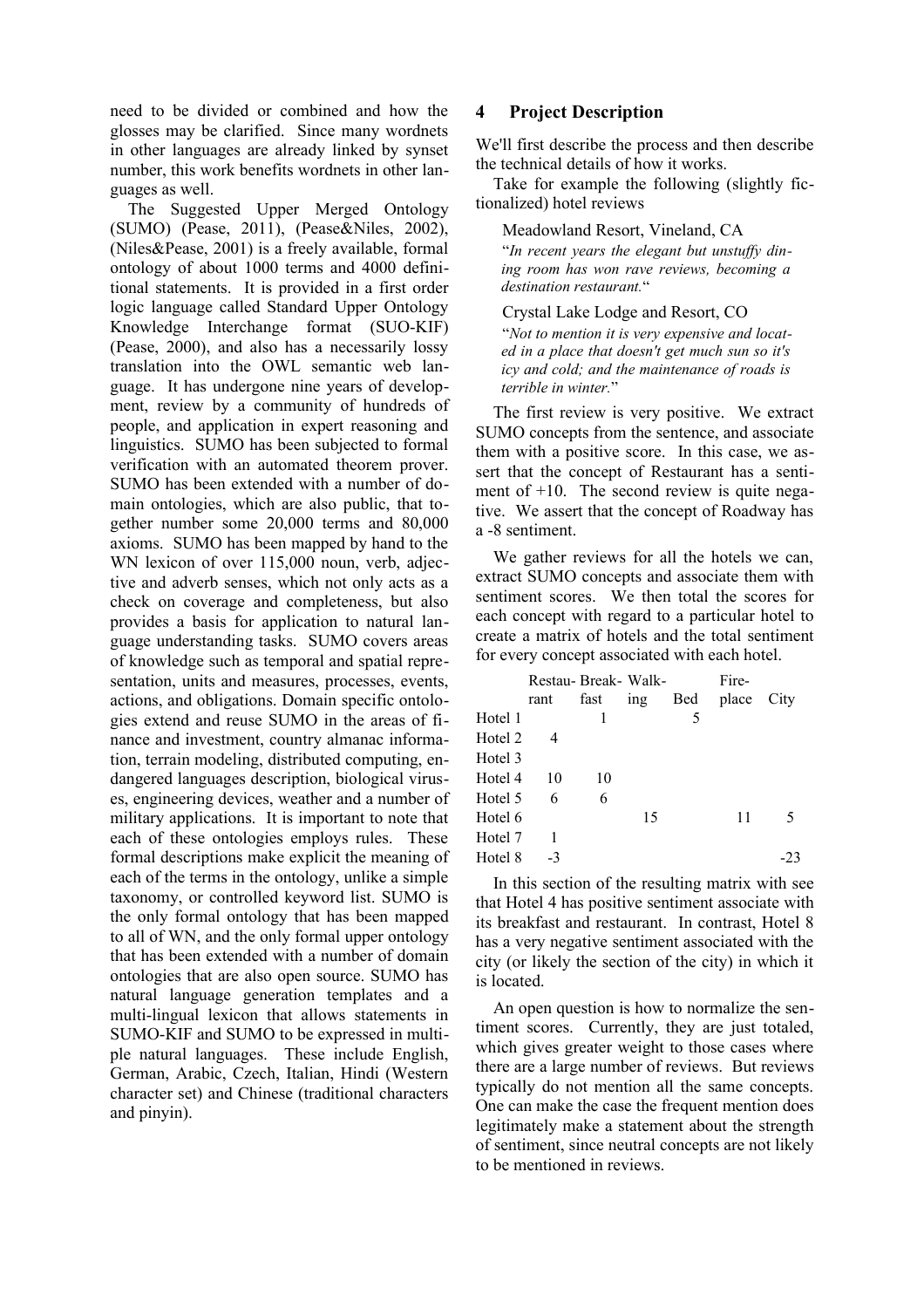

<span id="page-2-0"></span>*Figure 1: SigmaSentiment data flow*

### **5 Architecture and Data Flow**

We now describe all the different elements of the approach as diagrammed in [Figure 1.](#page-2-0) The first step when processing reviews is to determine the sense of each word with respect to WordNet. To accomplish this, we employ WordNet SemCor – a manual markup of word senses in the Brown Corpus. We created a matrix of statistics that associates each word sense with the non-disambiguated words which it cooccurs with. We can then process each sentence, looking at each polysemous word and all other words in the sentence. The sense in SemCor that has the most words in common with the given sentence is the one that "wins" and is selected. This is not a particularly advanced method, and a much larger corpus would be desirable to get better statistical significance, but it is the best that we have found that is also available open source.

For example, consider the word "bed" in the context of the sentence "The bed was so comfortable I had a great night's sleep." An amended list of SemCor's associations between sense and words (also omitting word counts) shows:

#### **Bed sense Co-occuring words**

- 1 air mattress curtain sleep sleeping bag slipper
- 2 compost decayed manure pansy spade spread\_over yard
- 3 dry face homely river tilt

"sleep" is the only word in this simple example that appears in the word lists, and so the highest associated score is with sense 1.

We improve the statistical significance of our word sense discrimination by combining those WordNet senses that map to the same SUMO term. While, SUMO is large, it is not as large as WordNet, and many WordNet senses map to the same SUMO concept. In addition, there has been some discussion that WordNet's sense may present distinctions that are arguably too fine, and so may not reliably be discriminated in actual usage.

Once we have determined the WordNet sense, then we have a mapping to the appropriate SUMO term.

In parallel with determination of the SUMO terms, we need to calculate a sentiment score for each sentence. The OpinionFinder team has released a file of WordNet senses that have been manually marked with a sentiment score (Wiebe&Mihalcea 2006). Each sense is marked positive or negative, and whether that sentiment is weak or strong.

| type   | word       | <b>POS</b> | polarity |
|--------|------------|------------|----------|
| weak   | abandon    | verb       | negative |
| weak   | abate      | verb       | negative |
| weak   | abdicate   | verb       | negative |
| strong | aberration | adj        | negative |
| weak   | able       | adj        | positive |

We arbitrarily assign the value of  $+/-5$  to strong sentiment and +/-1 to weak sentiment.

Next we tag every SUMO concept extracted from each sentence with the total sentiment score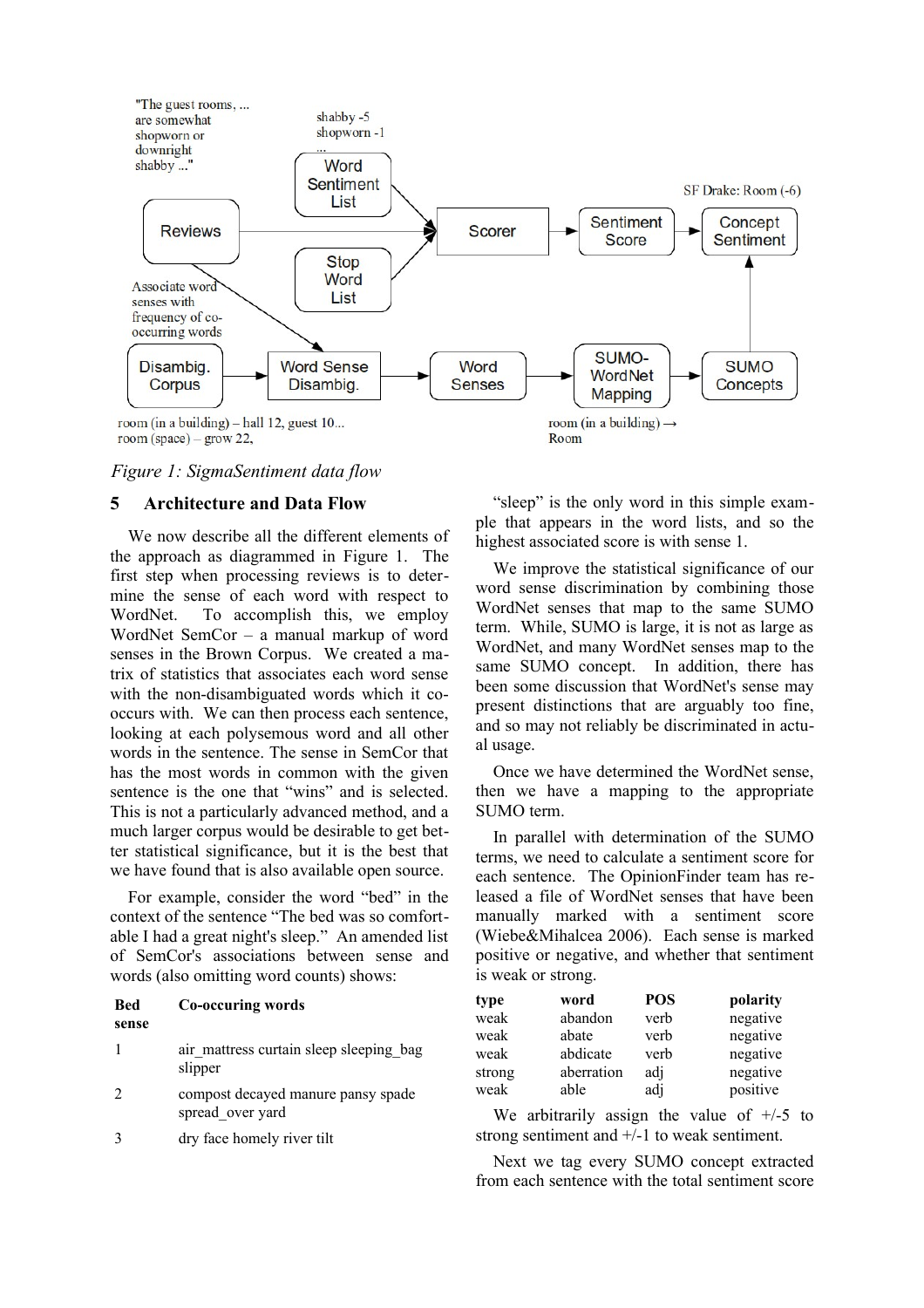for that sentence. All the scores are totaled for all reviews for a given hotel to arrive at a total sentiment for each SUMO concept associated with each hotel.

### **6 Ontology and Lexicon Development**

Since April of 2011, we have been expanding SUMO and the SUMO-WordNet mappings to cover topics in travel and tourism in much greater detail. Significant, new ontologies of Dining, Food and TransportationDetail have been created. Many other ontologies are under development and are available as "beta" ontologies that extend SUMO. These include, Biography, Catalog, Contract, LoyaltyProgram, Pricing and TravelPolicy. Each ontology may have hundreds of terms and formal axioms. Over the same period there have been hundreds of revisions and corrections to existing SUMO ontologies as well. Roughly 2300 SUMO-WordNet mappings have been changed to map to the new more specific concepts now available in SUMO.

Using SUMO terms as the structure to which we attach sentiment scores has several attributes. SUMO is a consistent logical theory, so we are guaranteed that if we follow transitive links, such as subclass, that the results are still inferentially valid. Using a language-independent formal ontology also supports future extensions such as presenting sentiment results in any target langauge supported by the SUMO language mappings, regardless of the fact that reviews may be processed from English. Lastly, the current work is just the beginning. We plan on moving from concept extraction to statement extraction, and then associating sentiment with entire logical statements, rather than just a mention of a particular concept.

# **7 Evaluation**

We tested our algorithm against a standard test corpus for sentiment analysis (Pang et al 2002). This corpus consisted of roughly 10,000 sentences taken from movie reviews from Rotten-Tomatoes.com using the "fresh" and "rotten" scores supplied by the reviewers as a proxy for a positive or negative sentiment ground truth rating.

We also compared our simple algorithm to OpinionFinder (Wiebe et al 2005), which is a system that assesses subjectivity in text. Because it does not have the same simple goal of just assessing sentiment, comparison is somewhat unfair, but it did provide a useful baseline for evaluation.

OpinionFinder does not rank polarity at the level of sentences. We used OpinionFinder's polarity marks on individual words in the text. We used OpinionFinder as a tool but the final scores at the sentence level are the results of our approach. We sum up the scores that OpinionFinder provides at the word level to give an overall assessment of sentiment at the sentence level.

Pang et al have shown results of up to 80% correctness for sentiment scoring on machine-learning based systems.

| % correct   | Opinion | Sigma     |
|-------------|---------|-----------|
|             | Finder  | Sentiment |
| $+$ reviews | 15.04%  | 64.15%    |
| - reviews   | 50.78%  | 49.39%    |

[Figure 2](#page-3-0) shows how well SigmaSentiment does with respect to the test corpus of positive reviews, with the scores broken out by sentiment score. It shows the difficulty of determining sentiment when a sentence is mild or ambiguous, but that strong sentiment is relatively easy to determine correctly.

We should note that this problem is quite difficult for humans also. Take for example the fol-



<span id="page-3-0"></span>

lowing movie review excerpt.

*"A disturbing and frighteningly evocative assembly of imagery and hypnotic music composed by Philip Glass."*

Is this review positive or negative? It really depends on whether one finds movies that can be described as "disturbing" to be thought-provoking and therefore interesting and enjoyable, or just unpleasant.

In fact, human raters typically agree about 80% of the time (Wilson et al 2005), where the task was slightly easier in that it allowed raters to agree on "neutral" ratings that correspond to the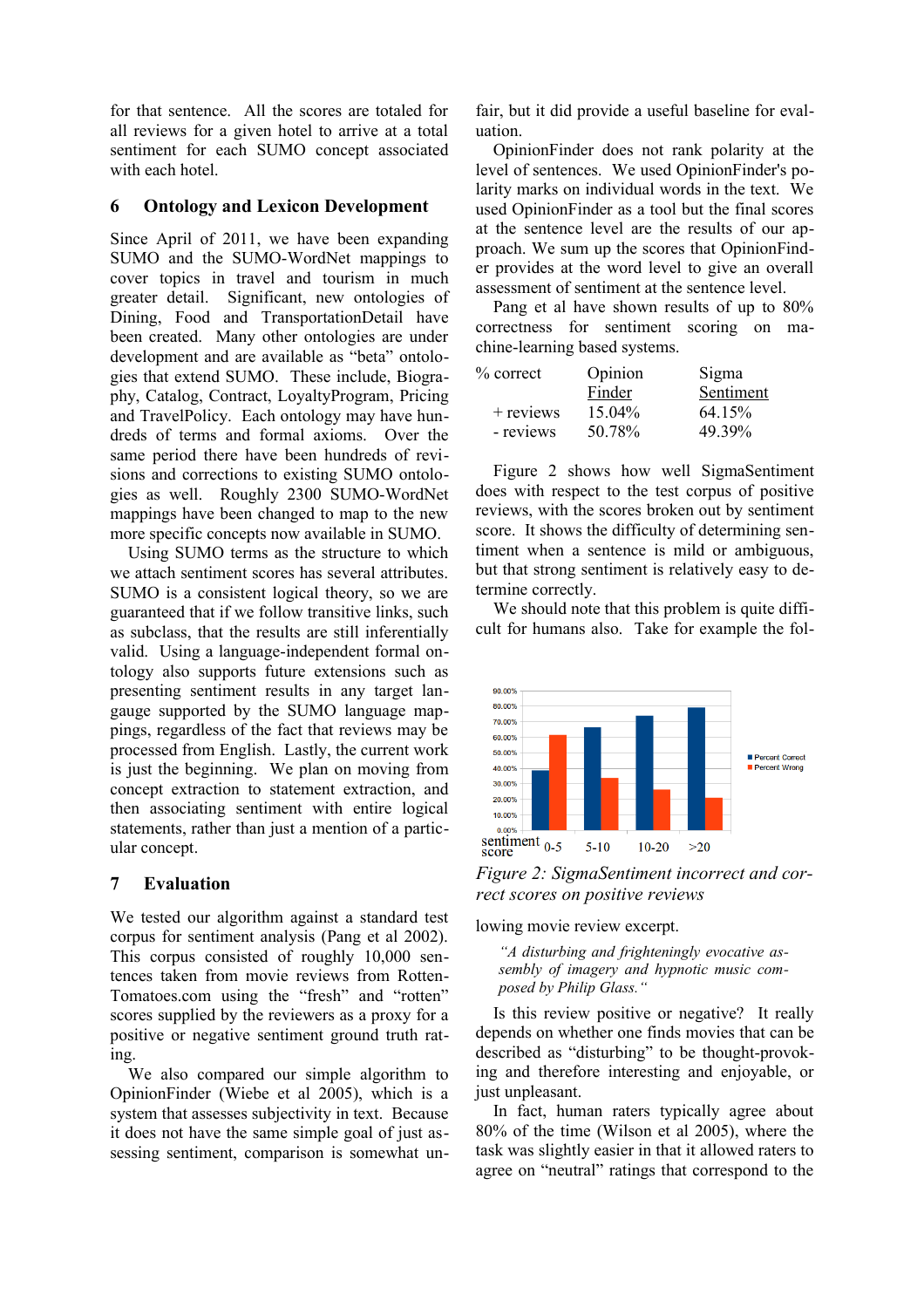most difficult cases where sentiment is not strongly present. As a result, we believe the 80% score should be compared to the portion of our tests performed on sentiment scores above 5 (see [Figure 2\)](#page-3-0). A 80% accurate program is doing as well as humans, and our scores of 65%-79% on sentences with strong sentiment may be considered encouraging.

We have also been collecting example sentences from our domain of hotel reviews to calibrate the results we can expect. We place them into three categories. The category of "regular difficulty" contains those sentences with clear sentiment resulting from adjectives. For example,

*"The paint of the room is ugly." "We had a pleasant stay there."*

The second category is "medium difficulty", which includes sentences with contrasts or those where some implication or inference is needed. For example,

*"The faucet was leaking and making noise whole night." "The bathroom is gorgeous but the shower doesn't work properly."*

In the first sentence it is possible that "leaking" and "noise" could be scored as negative in isolation, although it would be better to know that noise is bad in the context of sleep, which is a primary purpose of a hotel stay. In the second case, some level of analysis is needed to separate the first positive part of the sentence from the second, negative part.

The last category is "most difficult, may need human intelligence." For example,

*"The warm welcome atmosphere disappeared right after I checked into the room."*

*"I found that the mattress is no younger than my age although we're told the rooms were completely renovated last year."*

In these cases, one needs to apply significant common sense knowledge to understand the sentence.

# **8 Conclusions and Future Work**

Language is very flexible, and there are many ways for the algorithm to make the wrong guess at the sentiment associated with a given concept. It appears that given the large volume of reviews we have available, and given that the algorithm gets the sentiment right in a majority of the cases with unambiguous sentiment, that the errors are overwhelmed. More work is needed to see if there are a statistically significant set cases of errors that can be reliability corrected.

One common error case is in sentences that are divided into positive and negative sentiment, such as the pattern "I liked the bed, but didn't like the cleanliness of the bathroom." If we apply the Stanford parser (Klein & Manning 2003) to this sentence, we get the following parse tree:

```
(ROOT
 (S
  (NP (PRP I))
  (VP
   (VP (VBD liked)
     (NP (DT the) (NN bed)))
  (, \, , ) (CC but)
   (VP (VBD did) (RB n't)
     (VP (VB like)
      (NP
       (NP (DT the) (NN cleanliness))
       (PP (IN of)
        (NP (DT the) (NN bathroom)))))))
 (. \ .))
```
We then assign sentiment

```
(ROOT
(S<sub>0</sub>) (NP (PRP I))
  (VP
  (VP (VBD [liked +5]) (NP (DT the) (NN bed)))
  (, 0, 0) (CC but)
   (VP (VBD did) (RB n't)
    (VP (VB [like +5]) (NP
       (NP (DT the) (NN [cleanliness +1]))
       (PP (IN of)
         (NP (DT the) (NN bathroom)))))))
 (. \ .))
```
And flip the polarity of the sentiment under a negation in the parse tree